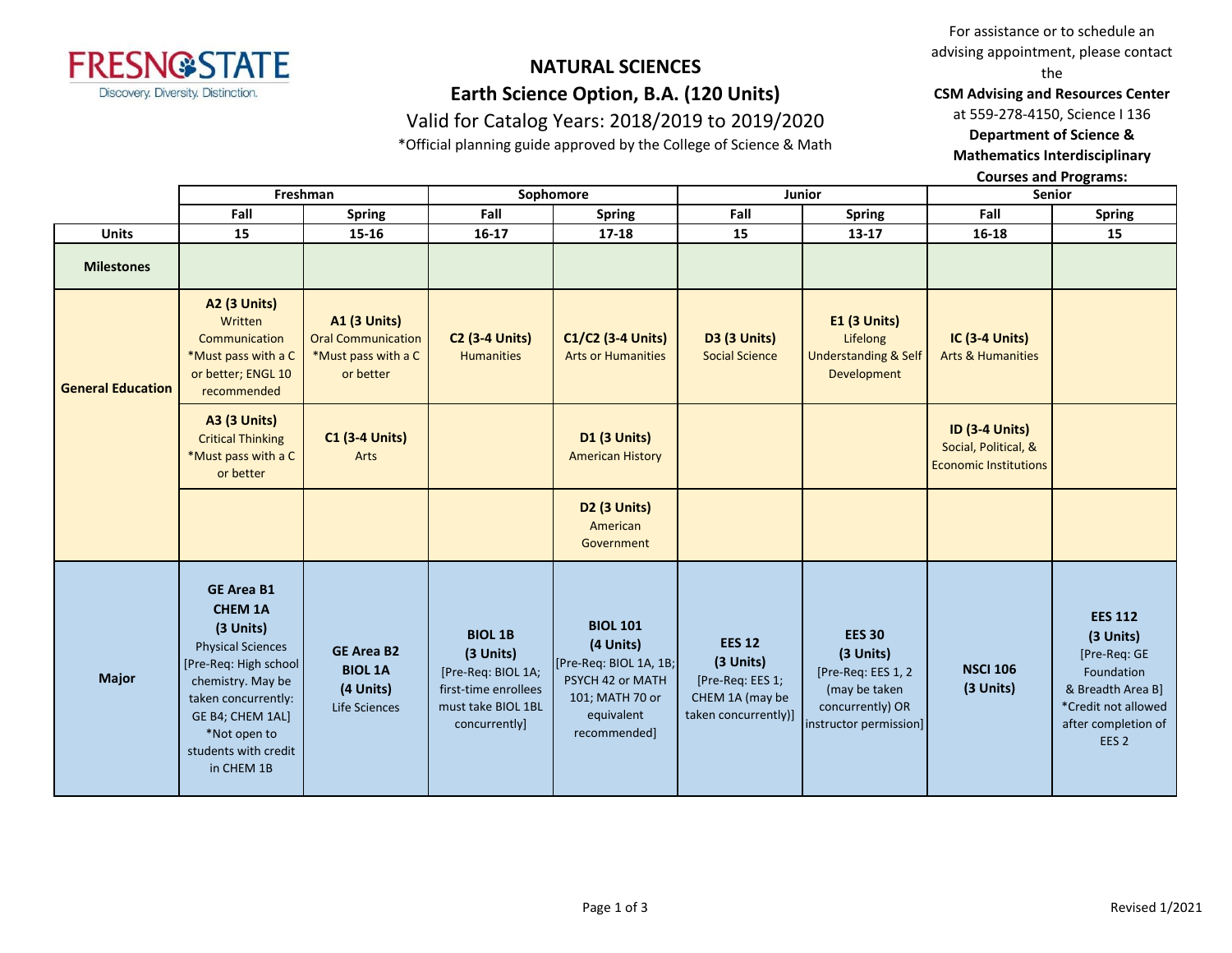

# **NATURAL SCIENCES Earth Science Option, B.A. (120 Units)**

### Valid for Catalog Years: 2018/2019 to 2019/2020

\*Official planning guide approved by the College of Science & Math

For assistance or to schedule an advising appointment, please contact the

**CSM Advising and Resources Center**

at 559-278-4150, Science I 136

**Department of Science & Mathematics Interdisciplinary** 

**Courses and Programs:**

|                                                               |                                                                                                                                          | Freshman<br>Sophomore<br>Junior                                                                                                            |                                                                                                                                                             | <b>Senior</b>                                                                                            |                                                                                               |                                                                                                                |                                                                                                                |                                                                                                                                              |
|---------------------------------------------------------------|------------------------------------------------------------------------------------------------------------------------------------------|--------------------------------------------------------------------------------------------------------------------------------------------|-------------------------------------------------------------------------------------------------------------------------------------------------------------|----------------------------------------------------------------------------------------------------------|-----------------------------------------------------------------------------------------------|----------------------------------------------------------------------------------------------------------------|----------------------------------------------------------------------------------------------------------------|----------------------------------------------------------------------------------------------------------------------------------------------|
|                                                               | Fall                                                                                                                                     | <b>Spring</b>                                                                                                                              | Fall                                                                                                                                                        | <b>Spring</b>                                                                                            | Fall                                                                                          | <b>Spring</b>                                                                                                  | Fall                                                                                                           | <b>Spring</b>                                                                                                                                |
| <b>Units</b>                                                  | 15                                                                                                                                       | 15-16                                                                                                                                      | 16-17                                                                                                                                                       | $17 - 18$                                                                                                | 15                                                                                            | 13-17                                                                                                          | $16 - 18$                                                                                                      | 15                                                                                                                                           |
| <b>Major</b>                                                  | <b>GE Area B3</b><br><b>CHEM 1AL</b><br>(2 Units)<br>Lab<br>[Pre-Req: CHEM 1A<br>(may be taken<br>concurrently)]                         | <b>CHEM 1B</b><br>(3 Units)<br>[Pre-Req: CHEM 1A &<br>1AL (both passed with<br>a C or better); CHEM<br>1BL (may be taken<br>concurrently)] | <b>BIOL 1BL</b><br>$(1$ Unit)<br>[Pre-Req: First-time<br>enrollees must take<br><b>BIOL 1B concurrently]</b>                                                | PHYS <sub>2A</sub><br>(4 Units)<br>[Pre-Req: DS 71,<br>MATH 75, MATH 70,<br>or department<br>permission] | <b>EES 100</b><br>(2 Units)<br>[Pre-Req: EES 12<br>(concurrent<br>enrollment<br>recommended)] | <b>EES 101</b><br>(4 Units)<br>[Pre-Req: EES 30, 100;<br>CHEM 1B (may be<br>taken concurrently)]               | <b>PSCI 21</b><br>(4 Units)<br>[Pre-Req: Second-<br>year high school<br>algebra<br>recommended]                | <b>EES 102</b><br>(3 Units)<br>[Pre-Req: EES 30, 100]                                                                                        |
|                                                               | <b>GE Area B4</b><br><b>MATH 75</b><br>(4 Units)<br>Quantitative<br>Reasoning<br>*See course catalog<br>for prerequisite<br>requirements | <b>CHEM 1BL</b><br>(2 Units)<br>[Pre-Req: CHEM 1B<br>(may be taken<br>concurrently)]                                                       | EES <sub>1</sub><br>(4 Units)<br>[Pre-Req: MATH 4R or<br>second-year high<br>school algebra<br>recommended]                                                 |                                                                                                          | <b>EES 155</b><br>(3 Units)<br>[Pre-Req: EES 1, 112,<br>or instructor<br>permission]          | EES 110, 114, 117,<br>124; or GEOG 111<br>(3 Units)<br>*See course catalog<br>for prerequisite<br>requirements | EES 110, 114, 117,<br>124; or GEOG 111<br>(3 Units)<br>*See course catalog<br>for prerequisite<br>requirements | <b>EES 105</b><br>(3 Units)<br>[Pre-Req: EES 1; EES<br>30 (may be taken<br>concurrently)]                                                    |
|                                                               |                                                                                                                                          |                                                                                                                                            | EES <sub>3</sub><br>$(1$ Unit)                                                                                                                              |                                                                                                          | PHYS <sub>2B</sub><br>(4 Units)<br>[Pre-Req: PHYS 2A]                                         |                                                                                                                |                                                                                                                | <b>GE Area IB</b><br><b>EES 168</b><br>(3 Units)<br>Physical Universe &<br>Its Life Forms<br>[Pre-Req: GE<br>Foundation<br>& Breadth Area B] |
| <b>Additional</b><br><b>Graduation</b><br><b>Requirements</b> |                                                                                                                                          |                                                                                                                                            | <b>MATH 101</b><br>(4 Units)<br>[Pre-Req: MATH 70,<br>75,<br>or 75A & B]<br>*No credit if taken<br>after MATH 108<br>OR<br>PSYCH <sub>42</sub><br>(4 Units) |                                                                                                          |                                                                                               | <b>UDWS (0-4 Units)</b><br>*Upper Division<br>Writing Exam OR "W"<br>Course (must pass<br>with a C or better)  |                                                                                                                | MI (3 Units)<br>Multicultural/<br>International                                                                                              |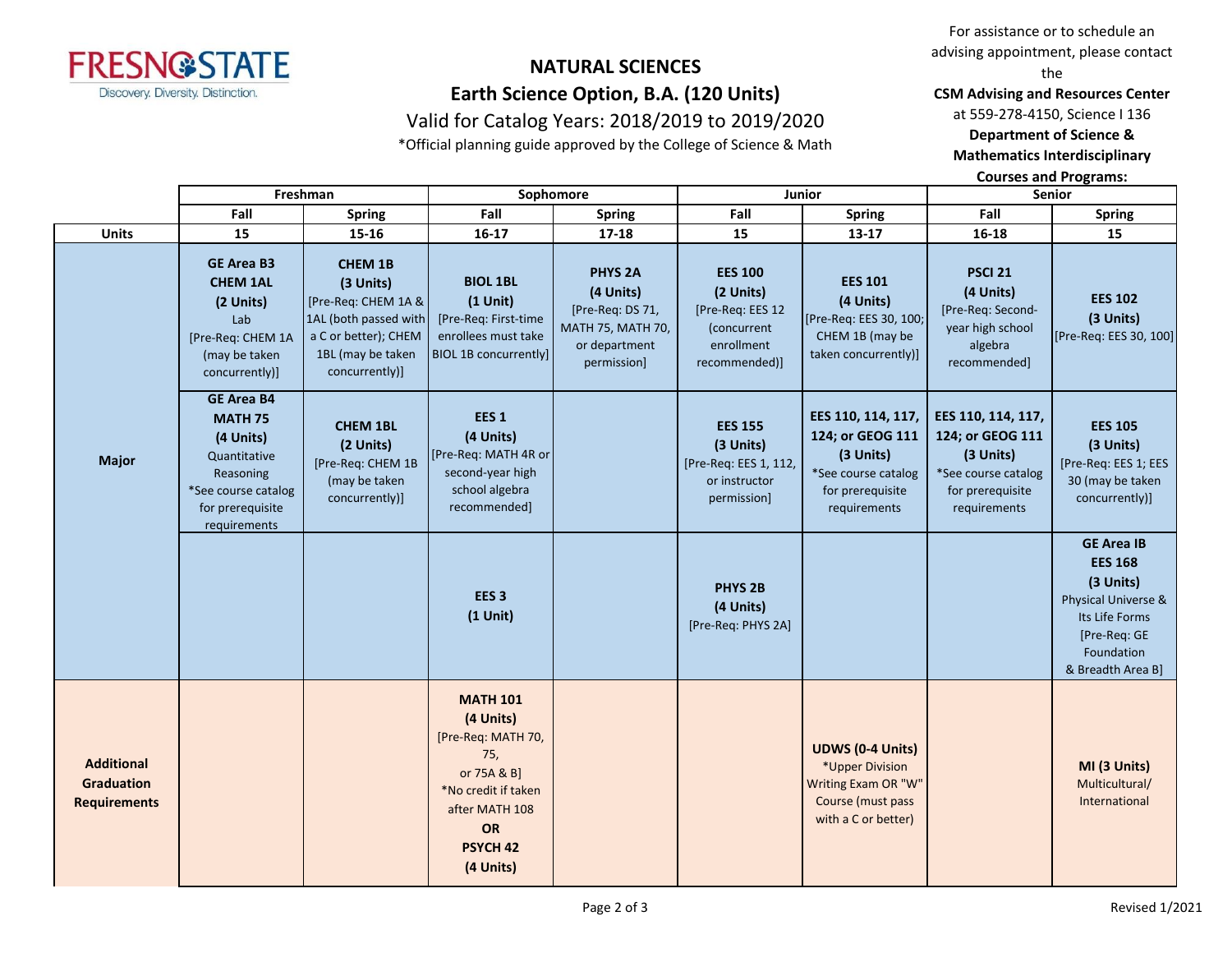

## **NATURAL SCIENCES Earth Science Option, B.A. (120 Units)**

For assistance or to schedule an advising appointment, please contact the

**CSM Advising and Resources Center**

at 559-278-4150, Science I 136

**Department of Science &** 

**Mathematics Interdisciplinary** 

**Courses and Programs:**

|              | Freshman |               | Sophomore |               | Junioi |                               | Senior |               |
|--------------|----------|---------------|-----------|---------------|--------|-------------------------------|--------|---------------|
|              | Fall     | <b>Spring</b> | Fall      | <b>Spring</b> | Fall   | <b>Spring</b>                 | Fall   | <b>Spring</b> |
| <b>Units</b> | --       | 15-16         | $16 - 17$ | 1710<br>11-TQ | --     | $\sim$ $\sim$ $\sim$<br>13-TI | 16-18  | --            |

Valid for Catalog Years: 2018/2019 to 2019/2020 \*Official planning guide approved by the College of Science & Math

#### **FOOTNOTES:**

**Prerequisites/Corequisites:** Other restrictions may apply. Please see your course catalog for detailed prerequisite/corequisite requirements.

Electives (2 units): Units in this area may be used toward a double major or minor. Students must earn a minimum of 120 units total to graduate. The number of required elective units may vary, depending on the amount of units earned from major and GE courses.

Upper Division Writing Skills requirement (UDWS): All undergraduate students must demonstrate competency in writing skills by passing the Upper Division Writing Exam (UDWE) or by obtaining a C or better in an approved upper division writing course, identified by the letter "W."

Substitutions: If substitutions/exceptions/waivers are made for any major courses that also meet GE and/or the Multicultural/International graduation requirement, the student is responsible for completing additional courses to satisfy the respective areas (GE and/or MI). This also includes the upperdivision writing requirement.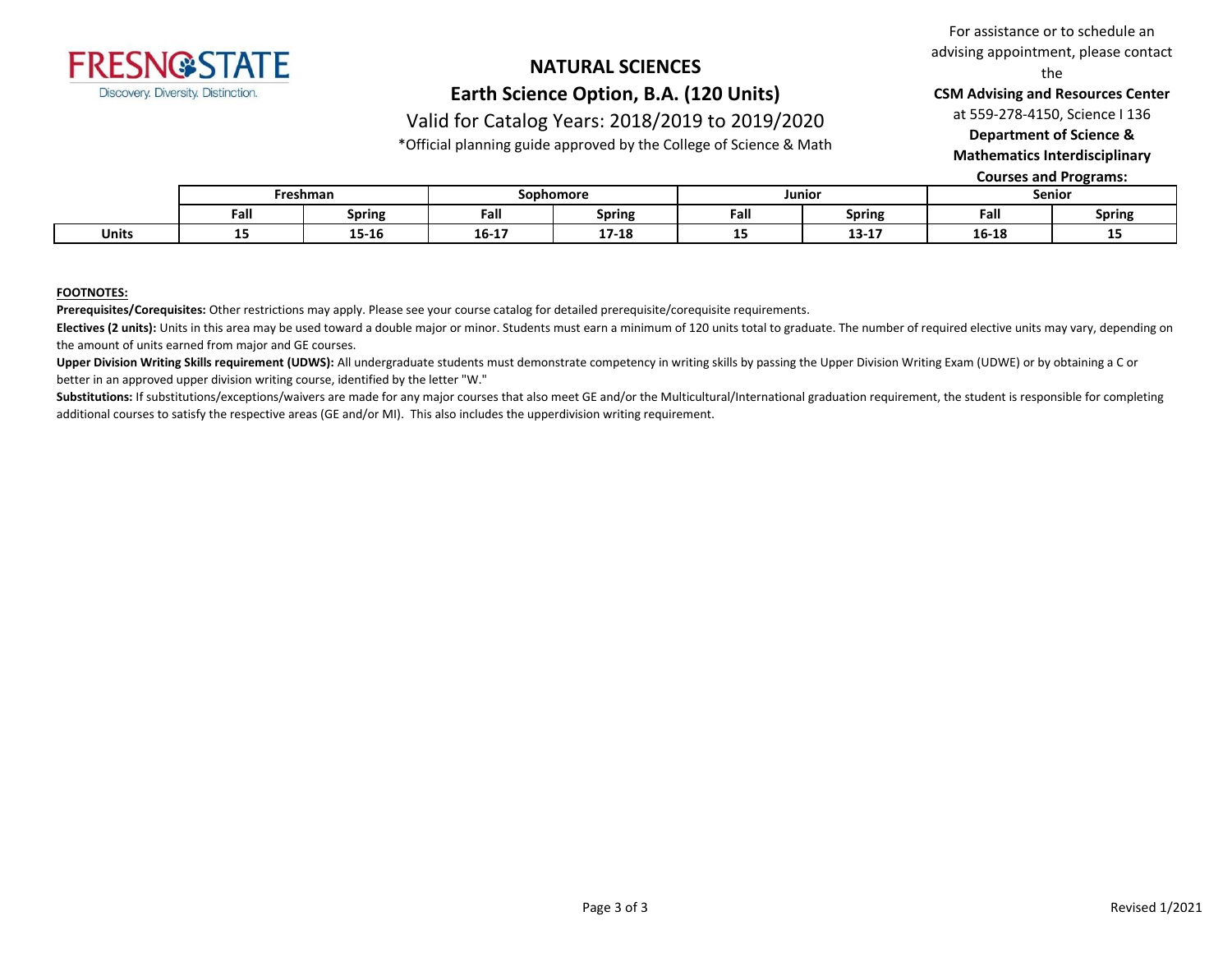

## **NATURAL SCIENCES Earth Science Option, B.A. (120 Units)** Valid for Catalog Years: 2009/2010 to 2017/2018

\*Official planning guide approved by the College of Science & Math

For assistance or to schedule an advising appointment, please contact the **CSM Advising and Resources Center** at 559-278-4150, Science I 136 **Department of Science & Mathematics Interdisciplinary Courses and Programs:** 559-278-5173, Science I 100

|                             | Freshman                                                                                                                                                                                                                 |                                                                                                                                  | Sophomore                                                                                                     |                                                                                                                          |                                                                                            | Junior                                                                                                       | <b>Senior</b>                                                                         |                                                                                                                              |
|-----------------------------|--------------------------------------------------------------------------------------------------------------------------------------------------------------------------------------------------------------------------|----------------------------------------------------------------------------------------------------------------------------------|---------------------------------------------------------------------------------------------------------------|--------------------------------------------------------------------------------------------------------------------------|--------------------------------------------------------------------------------------------|--------------------------------------------------------------------------------------------------------------|---------------------------------------------------------------------------------------|------------------------------------------------------------------------------------------------------------------------------|
|                             | Fall                                                                                                                                                                                                                     | <b>Spring</b>                                                                                                                    | Fall                                                                                                          | <b>Spring</b>                                                                                                            | Fall                                                                                       | <b>Spring</b>                                                                                                | Fall                                                                                  | <b>Spring</b>                                                                                                                |
| <b>Units</b>                | 15                                                                                                                                                                                                                       | $15 - 16$                                                                                                                        | $16 - 17$                                                                                                     | $17 - 18$                                                                                                                | 15                                                                                         | $13 - 17$                                                                                                    | $16 - 18$                                                                             | 15                                                                                                                           |
| General<br><b>Education</b> | <b>A2 (3 Units)</b><br>Written<br>Communication<br>*Must pass with a C<br>or better; ENGL 10<br>recommended                                                                                                              | A1 (3 Units)<br><b>Oral Communication</b><br>*Must pass with a C<br>or better                                                    | <b>C2 (3-4 Units)</b><br><b>Humanities</b>                                                                    | C1/C2 (3-4 Units)<br><b>Arts or Humanities</b>                                                                           | <b>D3 (3 Units)</b><br><b>Social Science</b>                                               | <b>E1 (3 Units)</b><br>Lifelong<br><b>Understanding &amp; Self</b><br>Development                            | <b>IC (3-4 Units)</b><br><b>Arts &amp; Humanities</b>                                 | MI (3 Units)<br>Multicultural/<br>International                                                                              |
|                             | <b>A3 (3 Units)</b><br><b>Critical Thinking</b><br>*Must pass with a C<br>or better                                                                                                                                      | <b>C1 (3-4 Units)</b><br>Arts                                                                                                    |                                                                                                               | <b>D1 (3 Units)</b><br><b>American History</b>                                                                           |                                                                                            |                                                                                                              | <b>ID (3-4 Units)</b><br>Social, Political, &<br><b>Economic Institutions</b>         |                                                                                                                              |
|                             |                                                                                                                                                                                                                          |                                                                                                                                  |                                                                                                               | D <sub>2</sub> (3 Units)<br>American<br>Government                                                                       |                                                                                            |                                                                                                              |                                                                                       |                                                                                                                              |
| <b>Major</b>                | <b>GE Area B1</b><br><b>CHEM 1A (3 Units)</b><br><b>Physical Sciences</b><br>[Pre-Req: High school<br>chemistry. May be<br>taken concurrently:<br>GE B4; CHEM 1AL]<br>*Not open to<br>students with credit<br>in CHEM 1B | <b>GE Area B2</b><br><b>BIOL 1A (4 Units)</b><br>Life Sciences                                                                   | <b>BIOL 1B (3 Units)</b><br>[Pre-Req: BIOL 1A;<br>first-time enrollees<br>must take BIOL 1BL<br>concurrently] | <b>BIOL 101 (4 Units)</b><br>[Pre-Req: BIOL 1A, 1B;<br>PSYCH 42 or MATH<br>101; MATH 70 or<br>equivalent<br>recommended] | <b>EES 12 (3 Units)</b><br>[Pre-Req: EES 1;<br>CHEM 1A (may be<br>taken concurrently)]     | <b>EES 30 (3 Units)</b><br>[Pre-Req: EES 1, 2<br>(may be taken<br>concurrently) OR<br>instructor permission] | <b>NSCI 106 (3 Units)</b>                                                             | <b>EES 112 (3 Units)</b><br>[Pre-Req: GE Foundation<br>& Breadth Area B]<br>*Credit not allowed after<br>completion of EES 2 |
|                             | <b>GE Area B3</b><br><b>CHEM 1AL</b><br>(2 Units)<br>Lab<br>[Pre-Req: CHEM 1A<br>(may be taken<br>concurrently)]                                                                                                         | CHEM 1B (3 Units)<br>[Pre-Req: CHEM 1A &<br>1AL (both passed with<br>a C or better); CHEM<br>1BL (may be taken<br>concurrently)] | BIOL 1BL (1 Unit)<br>[Pre-Req: First-time<br>enrollees must take<br><b>BIOL 1B concurrently]</b>              | PHYS 2A (4 Units)<br>[Pre-Req: DS 71,<br>MATH 75, MATH 70,<br>or department<br>permission]                               | <b>EES 100 (2 Units)</b><br>[Pre-Req: EES 12<br>(concurrent<br>enrollment<br>recommended)] | <b>EES 101 (4 Units)</b><br>[Pre-Req: EES 30, 100;<br>CHEM 1B (may be<br>taken concurrently)]                | PSCI 21 (4 Units)<br>[Pre-Req: Second-<br>year high school<br>algebra<br>recommended] | <b>EES 102 (3 Units)</b><br>[Pre-Req: EES 30, 100]                                                                           |